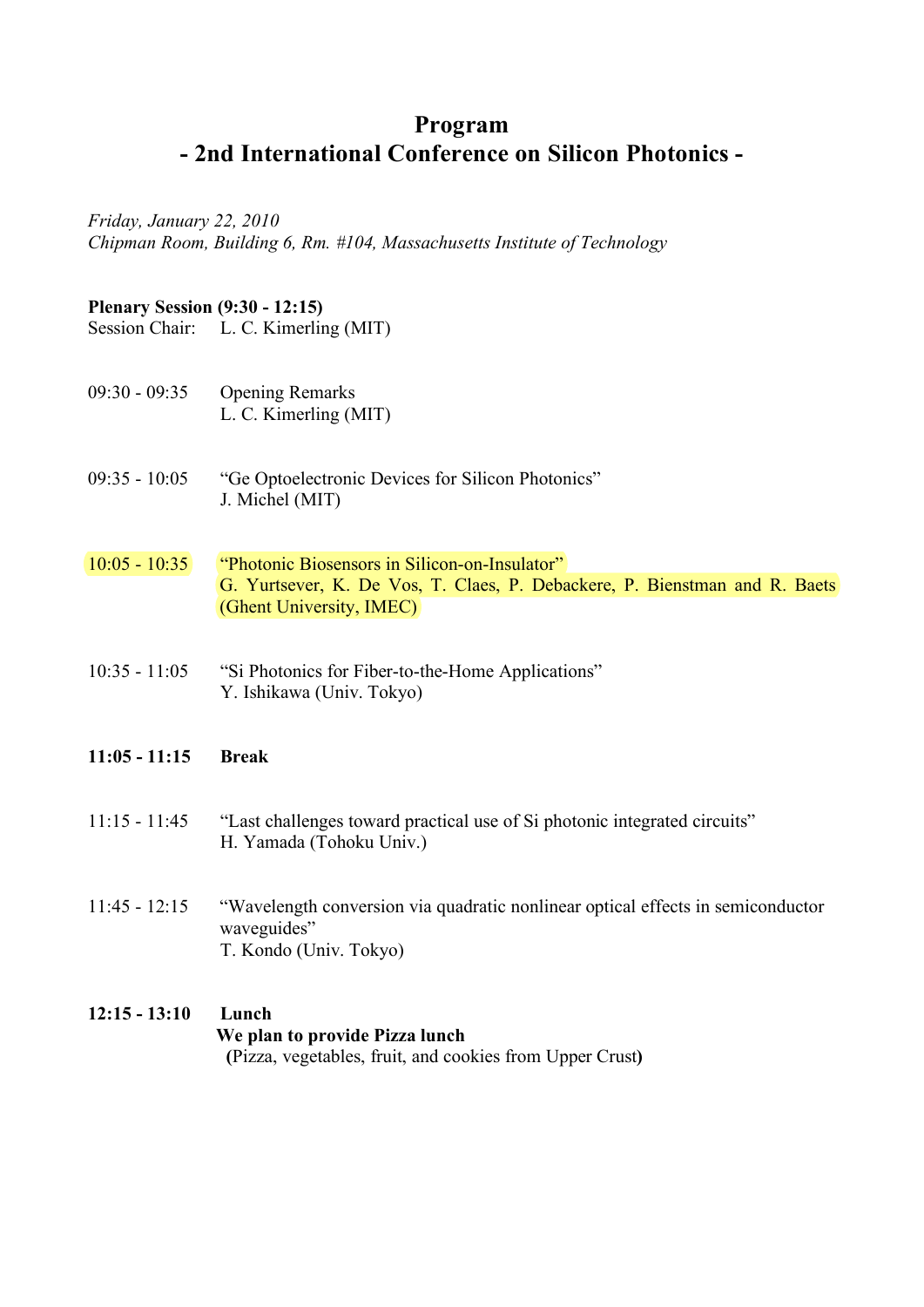### **General Session 1 (13:10- 14:55)**

Session Chair: T. Kimura (Univ. Electro-Communications)

| $14:55 - 15:05$ | <b>Break</b>                                                                                                                                                                                         |
|-----------------|------------------------------------------------------------------------------------------------------------------------------------------------------------------------------------------------------|
| $14:40 - 14:55$ | "Enhancing effects of H <sub>2</sub> O plasma treatment on photoluminescence in GaN-based<br>semiconductors"<br>T. Takenaka, Y. Kamiura, T. Ishiyama and Y. Yamashita (Okayama Univ.)                |
| $14:25 - 14:40$ | "Application of Thermal Delay Tuning in Photonic Crystal Coupled Waveguide<br>to Fast Optical Correlator"<br>N. Ishikura, J. Adachi, Y. Hama and T. Baba (Yokohama National Univ.)                   |
| $14:10 - 14:25$ | "Highly integrated optical 8x8 $\lambda$ -router in silicon-on-insulator technology"<br>G. F. Fan, R. Orobtchouk and J. M. Fedeli (INSA-Lyon, CEA-LETI)                                              |
| $13:55 - 14:10$ | "Photoluminescence study of Er-Si-O compounds"<br>M. Higuchi, T. Ishiyama, Y. Kamiura and Y. Yamashita (Okayama Univ.)                                                                               |
| $13:40 - 13:55$ | "Study on optical gain in waveguide amplifiers based on $Er_xY_{2-x}SiO_5$ crystals"<br>Nakajima,<br>K.<br>Homma,<br>T.<br>Kimura<br>T.<br>and<br>H.<br>Isshiki<br>(Univ.<br>Electro-Communications) |
| $13:25 - 13:40$ | "Hydrogen desorption effect on Ge epilayers on Si"<br>Y. Takada, S. Park, J. Osaka, Y. Ishikawa and K. Wada (Univ. Tokyo)                                                                            |
| $13:10 - 13:25$ | "A Monolithic Ge-on-Si Laser for Electronic-Photonic Integration"<br>J. F. Liu (MIT)                                                                                                                 |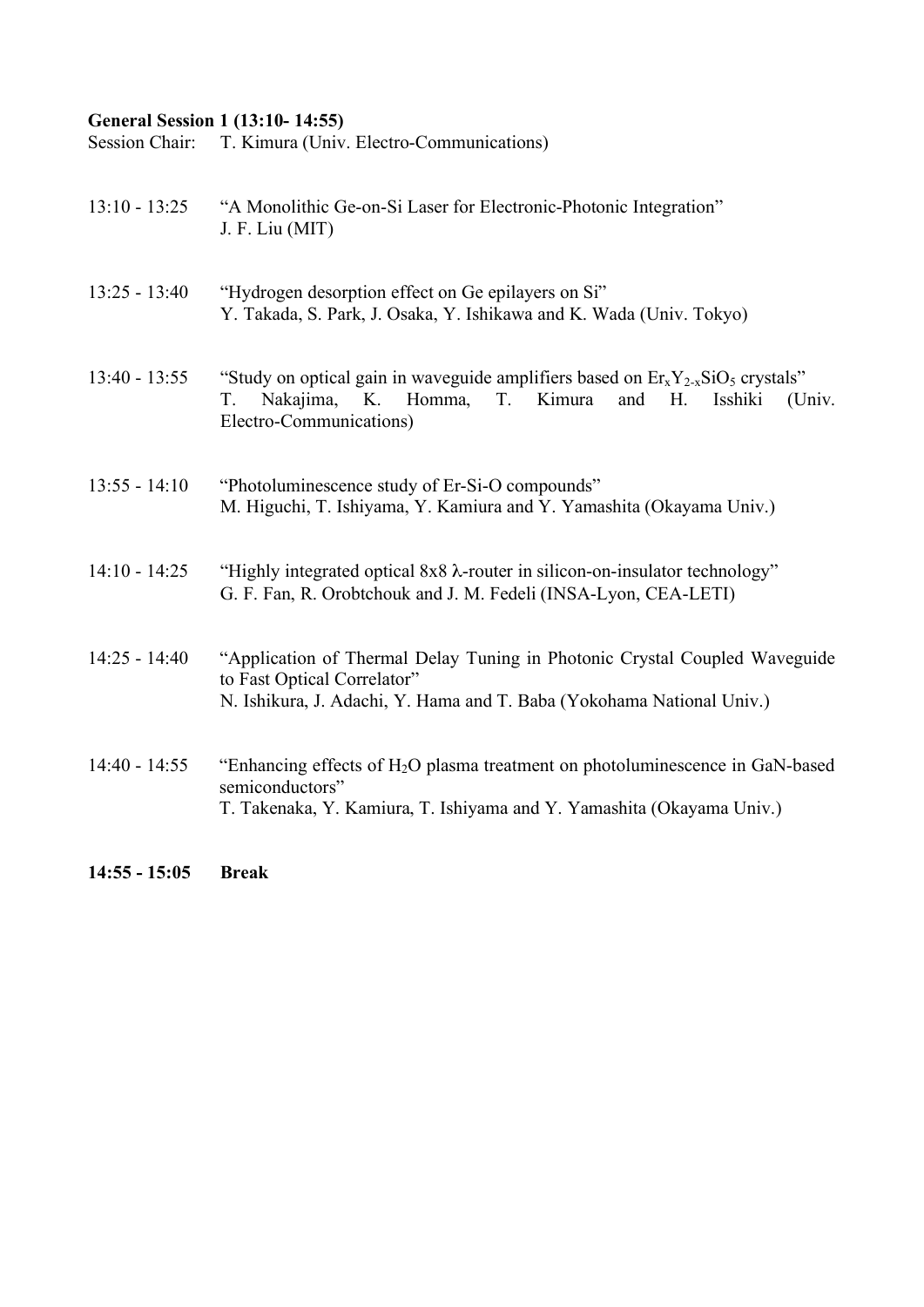## **General Session 2 (15:05 - 16:55)**

Session Chair: T. Baba (Yokohama National Univ.)

| $15:05 - 15:20$ | "A Si-based photonic syringe"<br>Z. Gaburro (Univ. Trento)                                                                                                                          |
|-----------------|-------------------------------------------------------------------------------------------------------------------------------------------------------------------------------------|
| $15:20 - 15:35$ | "Si/Ge optical modulator at 1.3 µm"<br>A. Yoshida, Y. Ishikawa and K. Wada (Univ. Tokyo)                                                                                            |
| $15:35 - 15:50$ | "Fabrication of Er <sub>2</sub> SiO <sub>5</sub> /SRSO composite light emitting diode"<br>Y. Masumoto, T. Kimura and H. Isshiki (Univ. Electro-Communications)                      |
| $15:50 - 16:05$ | "Compact waveguide amplifiers based on $Er_xY_{2-x}SiO_5$ crystals"<br>Kimura<br>K.<br>Homma,<br>Nakajima,<br>T.<br>and<br>Н.<br>Isshiki<br>(Univ.<br>T.<br>Electro-Communications) |
| $16:05 - 16:20$ | "Chalcogenide Materials: An Emerging Player in the Silicon-based Photonics<br>Arena"<br>J. Hu (MIT)                                                                                 |
| $16:20 - 16:35$ | "Effect of Hydrogen Plasma Treatment on Luminescence properties of<br>Polycrystalline ZnO Pellets"<br>C. Takenaka, T. Ishiyama, Y. Kamiura and Y. Yamashita (Okayama Univ.)         |
| $16:35 - 16:50$ | "A Porous Si Scattering Layer for High Efficiency Thin Si Solar Cells"<br>A. Yanai, R. Ichikawa, Y. Ishikawa and K. Wada (Univ. Tokyo)                                              |
|                 | 16:50 - 16:55 Closing Remarks<br>K. Wada (Univ. Tokyo)                                                                                                                              |
|                 | -Reception-<br>Time: 17:30<br>Place: The Asgard Pub & Restaurant                                                                                                                    |

http://www.classicirish.com/asgard-directions.php Fee: Free

350 Massachusetts Ave Cambridge, MA 02139